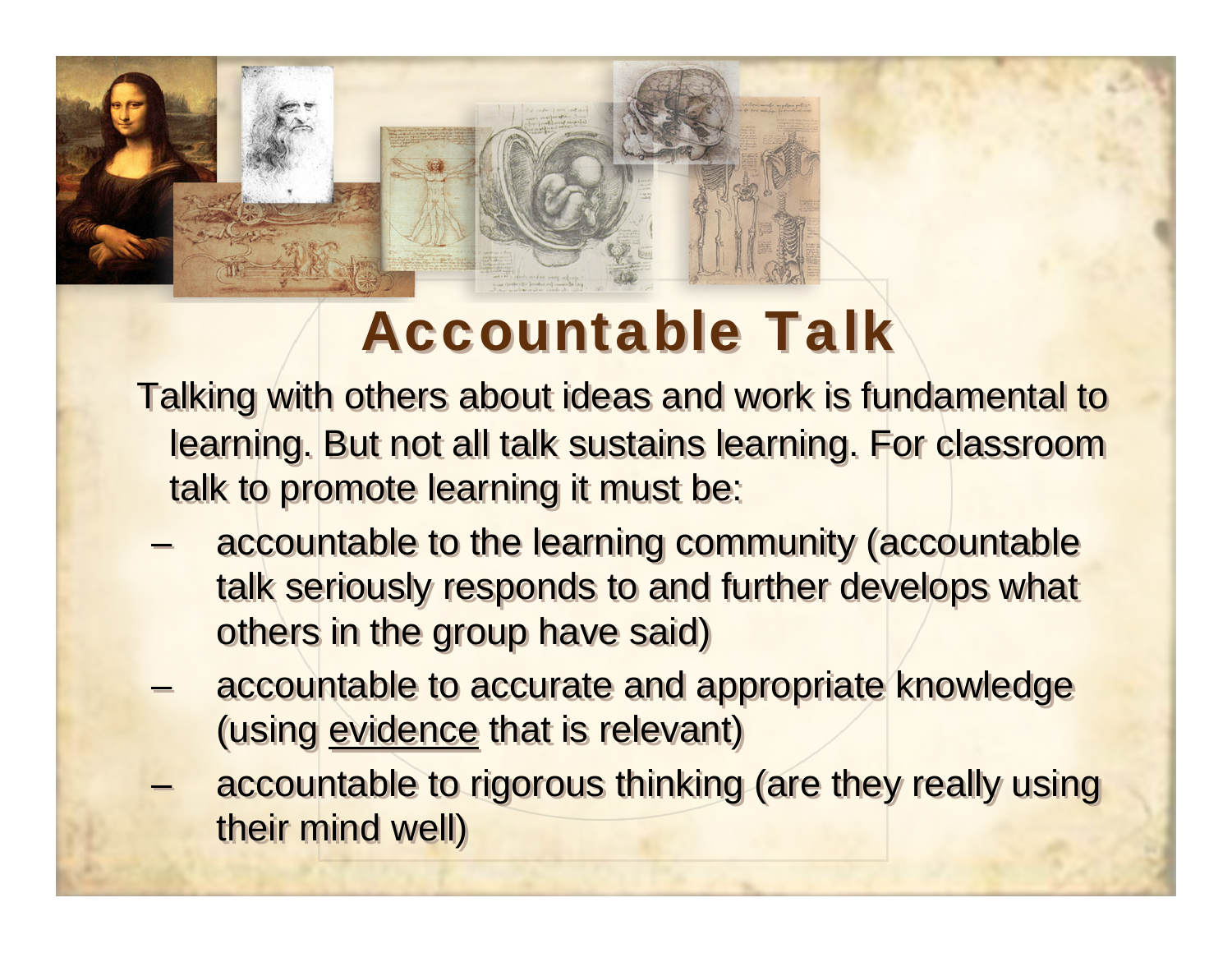# Beliefs about talk Implications

- •• **In order to learn to talk, people must In order to learn to talk, people must talk as much as possible. talk as much as possible.**
- • **Talk is a window into how we think and Talk is a window into how we think and into what we think about.** •••
- • **Talk is a way we develop ideas that are Talk is a way we develop ideas that are more powerful than the ideas we think more powerful than the ideas we think of on our own.of on our own.**•
- • **We are all "second language learners" We are all "second language learners" in a sense---we all need to learn how to in a sense---we all need to learn how to talk using the language of academic talk using the language of academic discourse.discourse.**•
- • **In order to design and redesign In order to design and redesign rigorous instruction, we must have an rigorous instruction, we must have an understanding of how the best talk understanding of how the best talk about a topic sounds. about a topic sounds.** •
- • **Learning happens over time and with Learning happens over time and with exposure to concepts through multiple exposure to concepts through multiple approaches and repeated encounters. approaches and repeated encounters.** •

 *How can I provide my students with the How can I provide my students with the maximum opportunities to talk? maximum opportunities to talk?*

•

•

•

•

•

•

•

•

•

•

- *How can I use those talk opportunities How can I use those talk opportunities to learn more about my students? How to learn more about my students? How will I record what I am learning as my will I record what I am learning as my students talk?students talk?*
- *How can I teach my students to engage How can I teach my students to engage in conversation rather than simply in conversation rather than simply "report out" ideas? "report out" ideas?*
- *How can I infuse my teaching with How can I infuse my teaching with academic language and how can I academic language and how can I support my students' learning of support my students' learning of academic discourse?academic discourse?*
- *What would the most powerful talk What would the most powerful talk about this topic sound like? about this topic sound like?*
- *How far away from powerful talk are my How far away from powerful talk are my students? What experiences do I need students? What experiences do I need to provide my students? What to provide my students? What approach will deliver the instruction approach will deliver the instruction most effectively? most effectively?*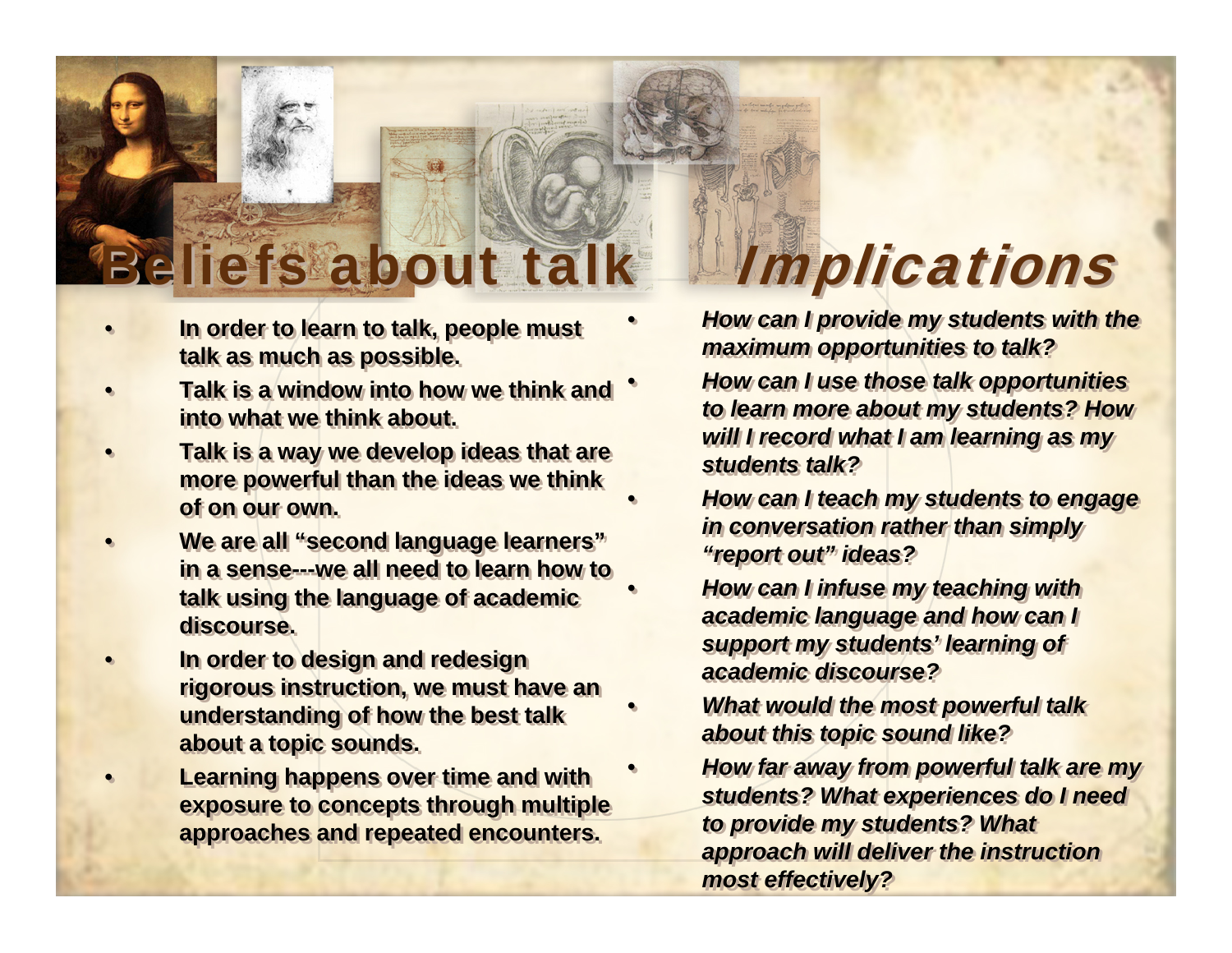

## Initiating "accountable talk"

**If students are going to talk, they have to If students are going to talk, they have to have something to say, and it's best that have something to say, and it's best that it relates to the text, will initiate a it relates to the text, will initiate a conversation, keep a conversation going conversation, keep a conversation going and help develop, test and refine and help develop, test and refine thinking! thinking!**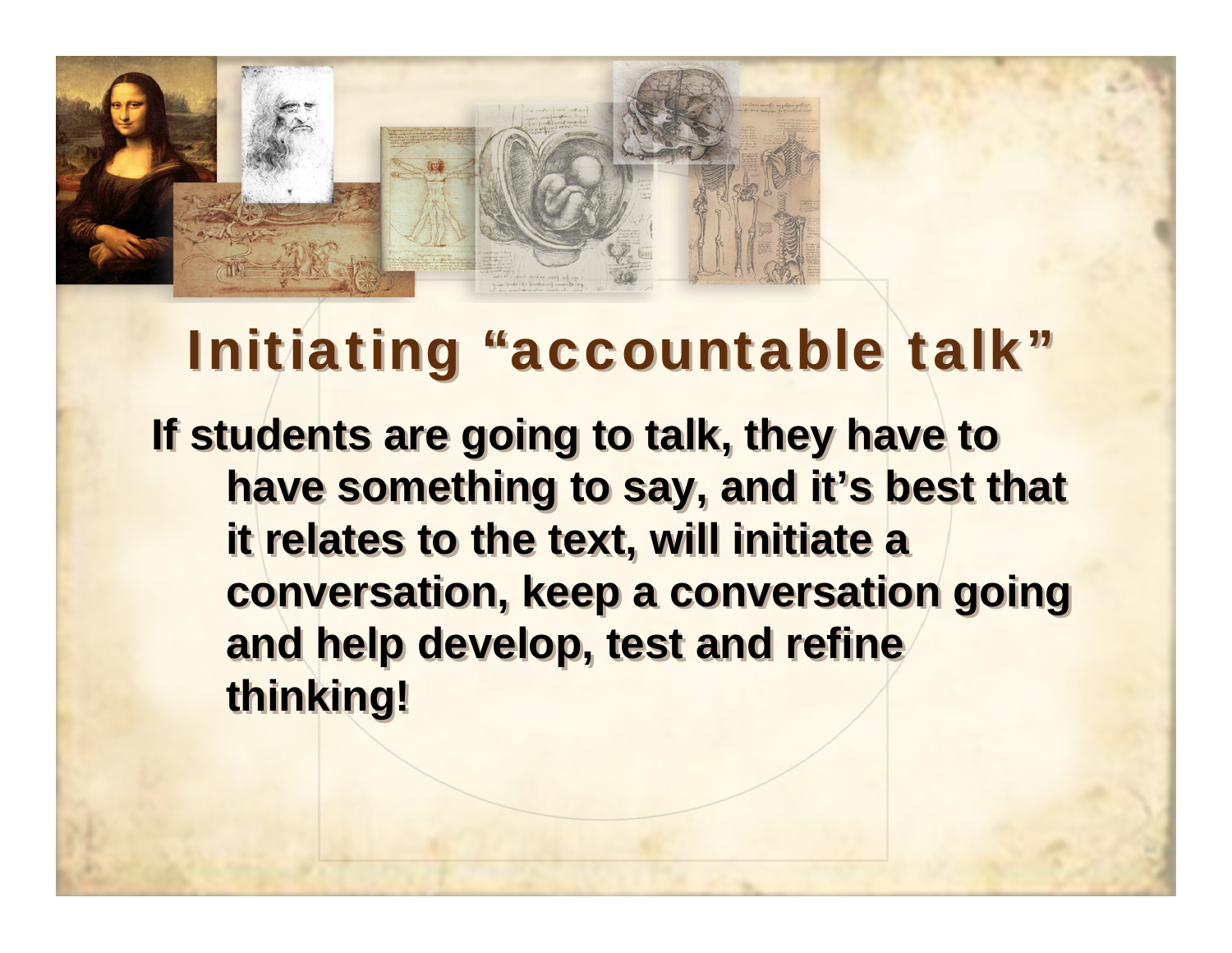#### **Instructional Strategies**

**(Different ways for students to "hold their thinking" when learning comprehension strategies – there are many more)**

| <b>Turn &amp; Talk</b><br>♧       | Teacher interrupts the class during reading, asking students to turn and talk to their<br>neighbor about a comprehension strategy, such as asking questions about a text.<br>Talking about their question helps students remember. Teacher may then ask<br>students to share with the large group.                         |
|-----------------------------------|----------------------------------------------------------------------------------------------------------------------------------------------------------------------------------------------------------------------------------------------------------------------------------------------------------------------------|
| €<br><b>Four-way share</b>        | (clockwise share), typically at a table or desk grouping                                                                                                                                                                                                                                                                   |
| 43<br><b>Stop &amp; Jot</b>       | At least once during a lesson, teacher stops to pose an important question for<br>students to respond to. Students each record their perception of a key idea or<br>concept about a topic or reading in their notebook. Volunteers share one or two<br>responses or model your own response on the chalkboard or overhead. |
| €<br><b>Double-entry journals</b> | Students write excerpts from the text on one side, and on the other, their thinking<br>about that selection.                                                                                                                                                                                                               |
| <b>Charting</b>                   | Charting can be used for pre-reading, such as K-W-L charts, or to "hold their<br>thinking" as students read, with graphic organizers, double entry notebooks, or<br>large charts for the whole class to contribute to.                                                                                                     |
| <b>Text marking</b>               | Students use sticky notes for books they're not able to mark, or for photocopied<br>work, highlighters and pens to "hold their thinking," record specific comprehension<br>strategies.                                                                                                                                     |